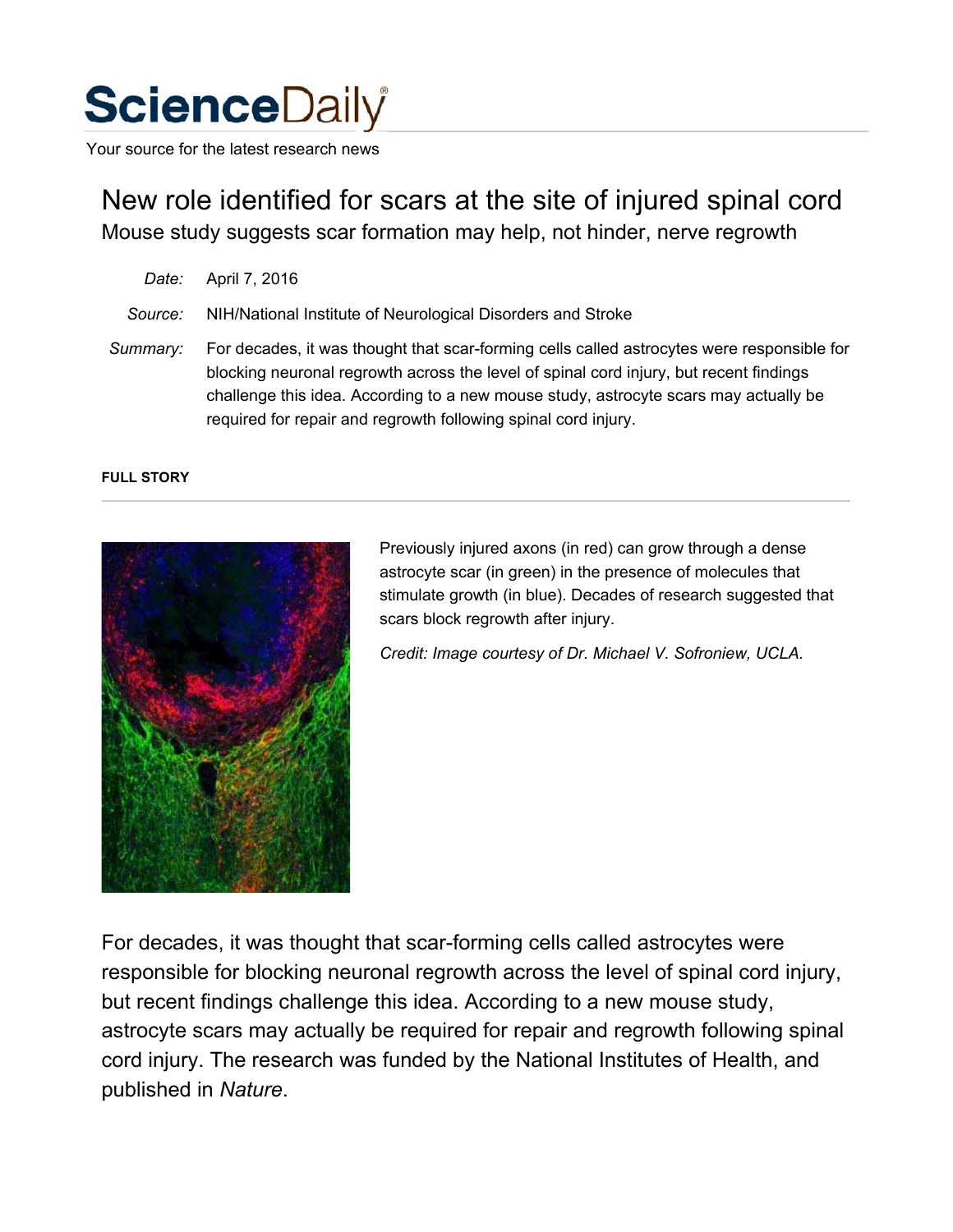"At first, we were completely surprised when our early studies revealed that blocking scar formation after injury resulted in worse outcomes. Once we began looking specifically at regrowth, though, we became convinced that scars may actually be beneficial," said Michael V. Sofroniew, M.D., Ph.D., professor of neurobiology at the University of California, Los Angeles, and senior author of the study. "Our results suggest that scars may be a bridge and not a barrier towards developing better treatments for paralyzing spinal cord injuries."

Neurons communicate with one another by sending messages down long extensions called axons. When axons in the brain or spinal cord are severed, they do not grow back automatically. For example, damaged axons in the spinal cord can result in paralysis. When an injury occurs, astrocytes become activated and go to the injury site, along with cells from the immune system and form a scar. Scars have immediate benefits by decreasing inflammation at the injury site and preventing spread of tissue damage. However, long-term effects of the scars were thought to interfere with axon regrowth.

Using three different mouse models to examine the effect of astrocyte scars on axonal regrowth, Dr. Sofroniew's team was able to remove the scars or prevent them from forming after a spinal cord injury. The results revealed that without astrocyte scars, there was no regrowth.

In another experiment of spinal cord injury in mice, Dr. Sofroniew's team shuttled growth factors, specific molecules that stimulate axons to grow, to the injury site and discovered that there was robust regrowth through astrocyte scars. However, if the researchers prevented scar formation, the regrowth was significantly reduced.

Genetic analyses revealed that astrocytes as well as non-astrocyte cells released a variety of chemicals involved in regrowth at the injury site. In this mix, Dr. Sofroniew and his colleagues found molecules that block regrowth along with molecules that support it.

"This important research provides further evidence about the complexity of the brain and spinal cord's injury response. It shows that scar forming astrocytes support axon growth and suggests that therapeutics directed only at blocking these cells may not enhance regeneration of the injured spinal cord," said Lyn Jakeman, Ph.D., program director at the NIH's National Institute of Neurological Disorders and Stroke (NINDS), which provided funding for the study.

Trauma leads to spinal cord injury in about 12,500 people in the U.S. each year. It is estimated that 276,000 individuals in the country suffer from long-term effects of spinal cord injury. The ultimate goal of spinal cord injury research is to enable connections to develop that cross the level of injury and rewire the normal cord below.

Dr. Sofroniew and his colleagues are planning to investigate the exact mechanisms by which astrocytic scars support growth and ways to increase that response. "These preliminary findings established that axonal growth can occur in the presence of scars in mice. Eventually, we would like to see the regenerating axons grow far enough into healthy tissue to establish functional connections," said Dr. **Sofroniew** 

## **Story Source:**

Materials provided by **NIH/National Institute of Neurological Disorders and Stroke**. *Note: Content may be edited for style and length.*